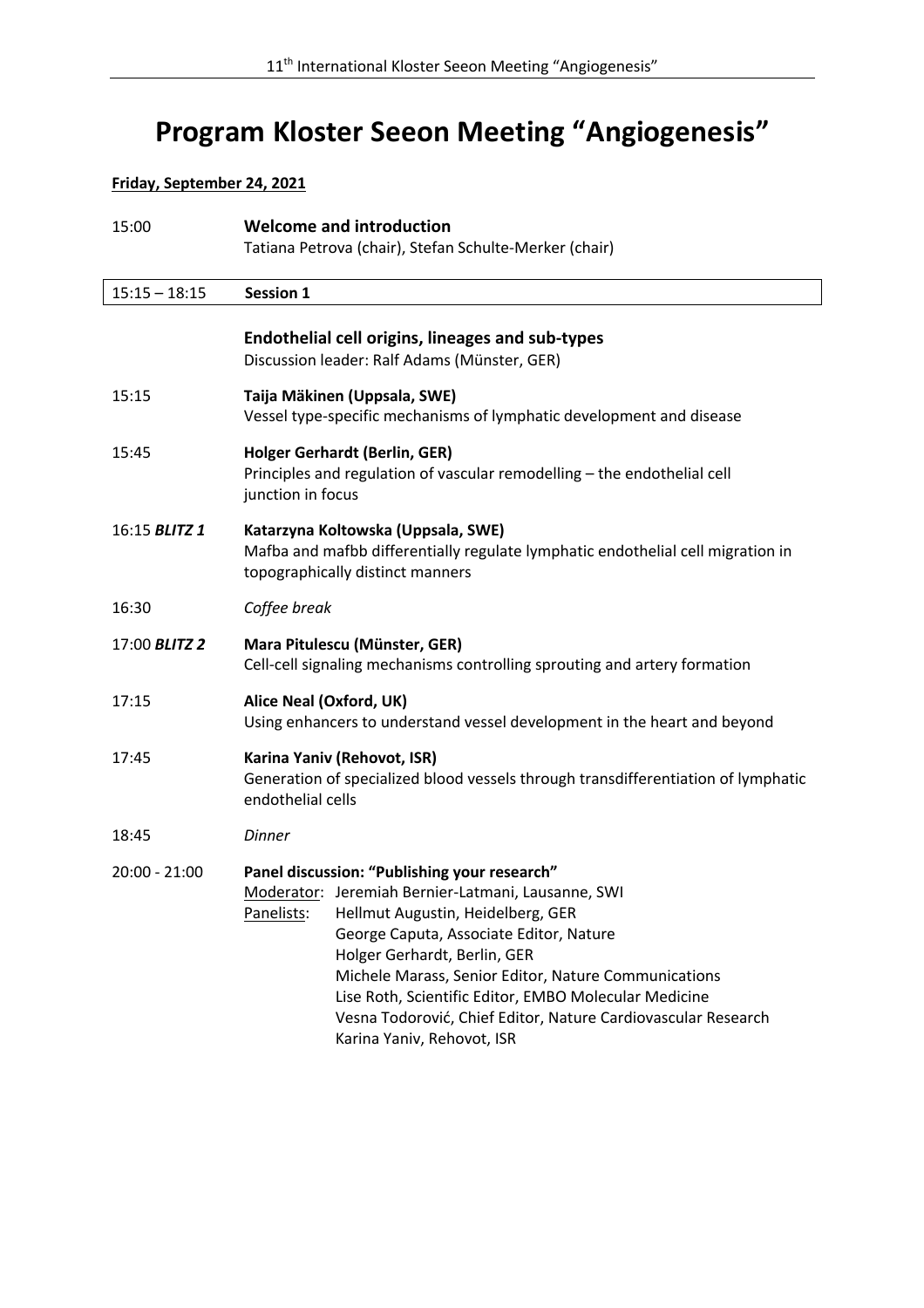### **Saturday, September 25, 2021**

| $08:45 - 12:15$      | <b>Session 2</b>                                                                                                                                                   |
|----------------------|--------------------------------------------------------------------------------------------------------------------------------------------------------------------|
|                      | <b>Perivascular niches and cells</b><br>Discussion leader: Anna Randi (London, UK)                                                                                 |
| 08:45                | Kari Alitalo (Helsinki, FIN)<br>Involvement of angiopoietin receptors in atherosclerosis                                                                           |
| 09:15 BLITZ 3        | <b>Susanne Fleig (Bonn, GER)</b><br>Loss of vascular endothelial Notch signaling induces tertiary lymphoid structures<br>in parenchymatous organs                  |
| 09:30 BLITZ 4        | Andreas Fischer (Heidelberg, GER)<br>Angiocrine signals promote adipose tissue wasting in cancer cachexia                                                          |
| 09:45                | Lars Muhl (Uppsala, SWE)<br>Molecular characterization of smooth muscle cell-archetypes and subtypes                                                               |
| 10:15                | Coffee break                                                                                                                                                       |
| 10:45                | Anne Eichmann (New Haven, USA)<br>Molecular regulation of endothelial barrier function                                                                             |
| 11:15                | <b>Mariona Graupera (Barcelona, ESP)</b><br>Pathophysiological implications of high PI3K signaling in endothelial cells                                            |
| 11:45                | Luisa Iruela-Arispe (Chicago, USA)<br>The Goldilocks principle in angiogenesis requires the RNA-decay protein ZFP36                                                |
| 12:15                | Lunch                                                                                                                                                              |
| $13:30 - 15:00$      | <b>Poster Session I</b>                                                                                                                                            |
| $15:00 - 16:00$      | <b>Session 3</b>                                                                                                                                                   |
|                      | Metabolite and lipid signaling in endothelial cells<br>Discussion leader: Kairbaan Hodivala-Dilke (London, UK)                                                     |
| 15:00                | Michael Potente (Bad Nauheim, GER)<br>Surveillance mechanisms in the vascular endothelium                                                                          |
| 15:30 <b>BLITZ 5</b> | Anna Rita Cantelmo (Lille, FRA)<br>Aberrant calcium homeostasis is a hallmark of endothelial-to-mesenchymal<br>transition                                          |
| 15:45 BLITZ 6        | <b>Massimo Santoro (Padua, ITA)</b><br>Oxidative pentose phosphate pathway controls vascular mural cell coverage by<br>regulating extracellular matrix composition |

16:00 – 22:00 *Social event*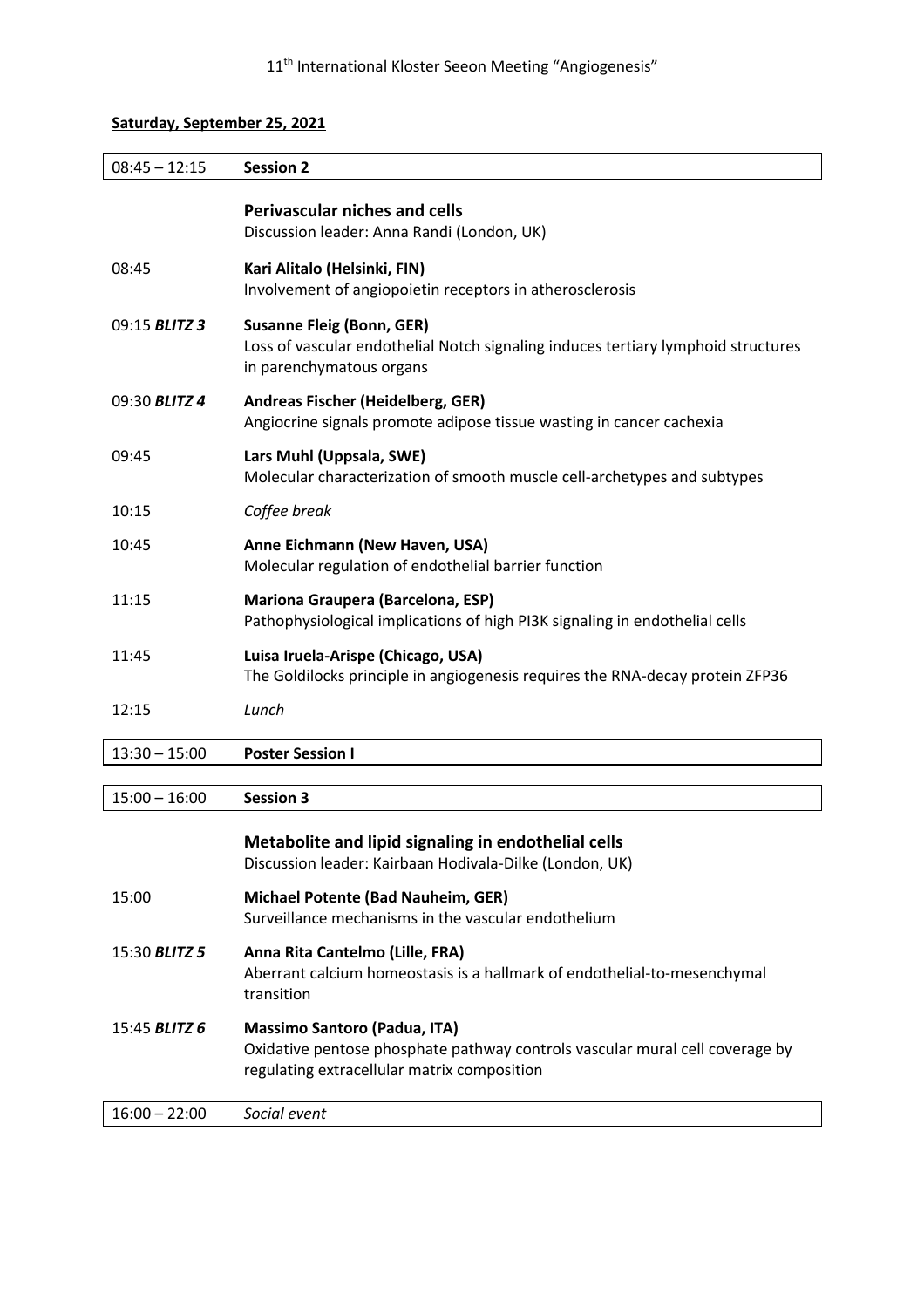## **Sunday, September 26, 2021**

| $08:30 - 11:30$      | <b>Session 4</b>                                                                                                                           |
|----------------------|--------------------------------------------------------------------------------------------------------------------------------------------|
|                      | Vascular renewal and repair                                                                                                                |
|                      | Discussion leader: Mariona Graupera (Barcelona, ESP)                                                                                       |
| 08:30                | <b>Myriam Grunewald (Jerusalem, ISR)</b><br>Undoing vascular ageing for healthspan extension                                               |
| 09:00 BLITZ 7        | Harald Junge (Minneapolis, USA)<br>A Norrin/Wnt surrogate antibody stimulates endothelial cell barrier function<br>and rescues retinopathy |
| 09:15                | <b>Hellmut Augustin (Heidelberg, GER)</b><br>Moving angioscience from candidate gene biology towards vascular<br>systems biology           |
| 09:45                | Coffee break                                                                                                                               |
| 10:15                | <b>Michael Simons (New Haven, USA)</b><br>Metabolic control of endothelial cell fate transitions                                           |
| 10:45 <b>BLITZ 8</b> | Konstantin Gaengel (Uppsala, SWE)<br>Cell migration defects contribute to the formation of vascular malformations<br>in CCM                |
| 11:00                | Lena Claesson-Welsh (Uppsala, SWE)<br>Endothelial resilience to mechanical stress                                                          |
| 11:30                | Group photo                                                                                                                                |
| 12:00                | Lunch                                                                                                                                      |
| $13:15 - 14:45$      | <b>Poster Session II</b>                                                                                                                   |
|                      |                                                                                                                                            |

14:45 – 18:45 **Session 5**

|                      | Organ-specific vascular networks<br>Discussion leader: Carmen Ruiz de Almodóvar (Mannheim, GER)                                   |
|----------------------|-----------------------------------------------------------------------------------------------------------------------------------|
| 14:45                | Eckhard Lammert (Düsseldorf, GER)<br>Identification of a mechanically-induced, growth-promoting angiocrine signal in<br>the liver |
| 15:15 <b>BLITZ 9</b> | Jeremiah Bernier-Latmani (Lausanne, SWI)<br>Endothelial apelin signaling maintains intestinal progenitor cells                    |
| 15:30                | Tatiana Byzova (Cleveland, USA)<br>Innate immunity receptor TLR2 in tissue regeneration                                           |
| 16:00                | Ralf Adams (Münster, GER)<br>Heterogeneity and functional specialization of the bone microvasculature                             |